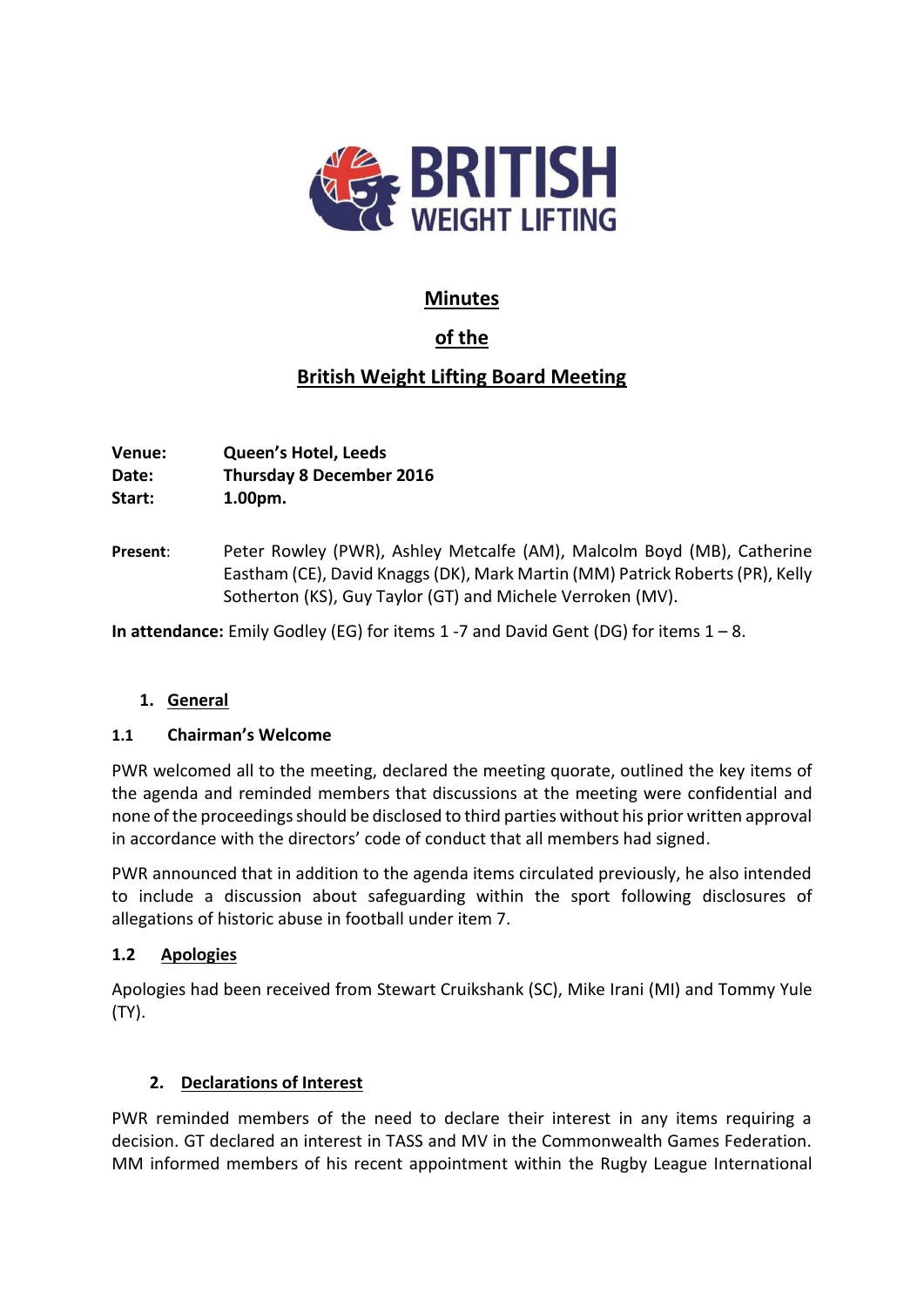Federation. No other or new declarations of interest were declared. PWR asked members to inform AM of variations in interests as they occurred so that the register may be kept up to date.

## **3. Minutes of the meeting on 27 September 2016 and the Annual General Meeting (AGM) on 16 October 2016 and matters arising**

The minutes of the Board meeting held on 27 September 2016 and the Annual General Meeting on 16 October 2016 circulated previously were agreed as read and approved for posting on the website.

Members noted the low attendance at the AGM, but appreciated that all members had been informed of the date, time and venue and that whilst greater engagement with members was desirable, the logistics of linking future AGMs to a particular competition that may encourage more attendees were problematical. DG reported that he had received several complimentary emails from members upon the process, the interaction between members and officers, the openness of replies to questions and the positive actions taken subsequently, e.g. the club competition at future championships.

EG relayed athletes' concerns about and frustrations with the IWF in dealing with doping issues pertaining to athletes of other nations and reported upon the work in progress of undertaking an athletes' survey, to which AM responded.

There were no matters arising not appearing elsewhere on the agenda.

## **4. Decisions taken outside the Board Meeting**

PWR reminded members of his email of 2 November 2016, thanked everyone for responding so promptly to approve unanimously that an invitation be extended to KS to join the board, that she had accepted and that he and AM had undertaken a preliminary induction prior to the meeting. **KS' appointment was approved with immediate effect**.

AM referred to his previous email offering recommendations for casting votes for a new chair and board member of the British Olympic Association, confirmations from members that our votes be cast as recommended and the outcome of the elections.

## **5. Minutes and recommendations from sub-committees**

CE, GT and PR updated members on respective committee matters and future matters to be considered.

GT commented upon the Performance Committee's athlete selections for competitions and the need for a Memorandum of Understanding (MoU) with Home Nations for GB selections when the outcome of funding was known.

CE reported upon the Development Committee's scrutiny, challenge and subsequent support for the Sport England submission, congratulating the management team on a professional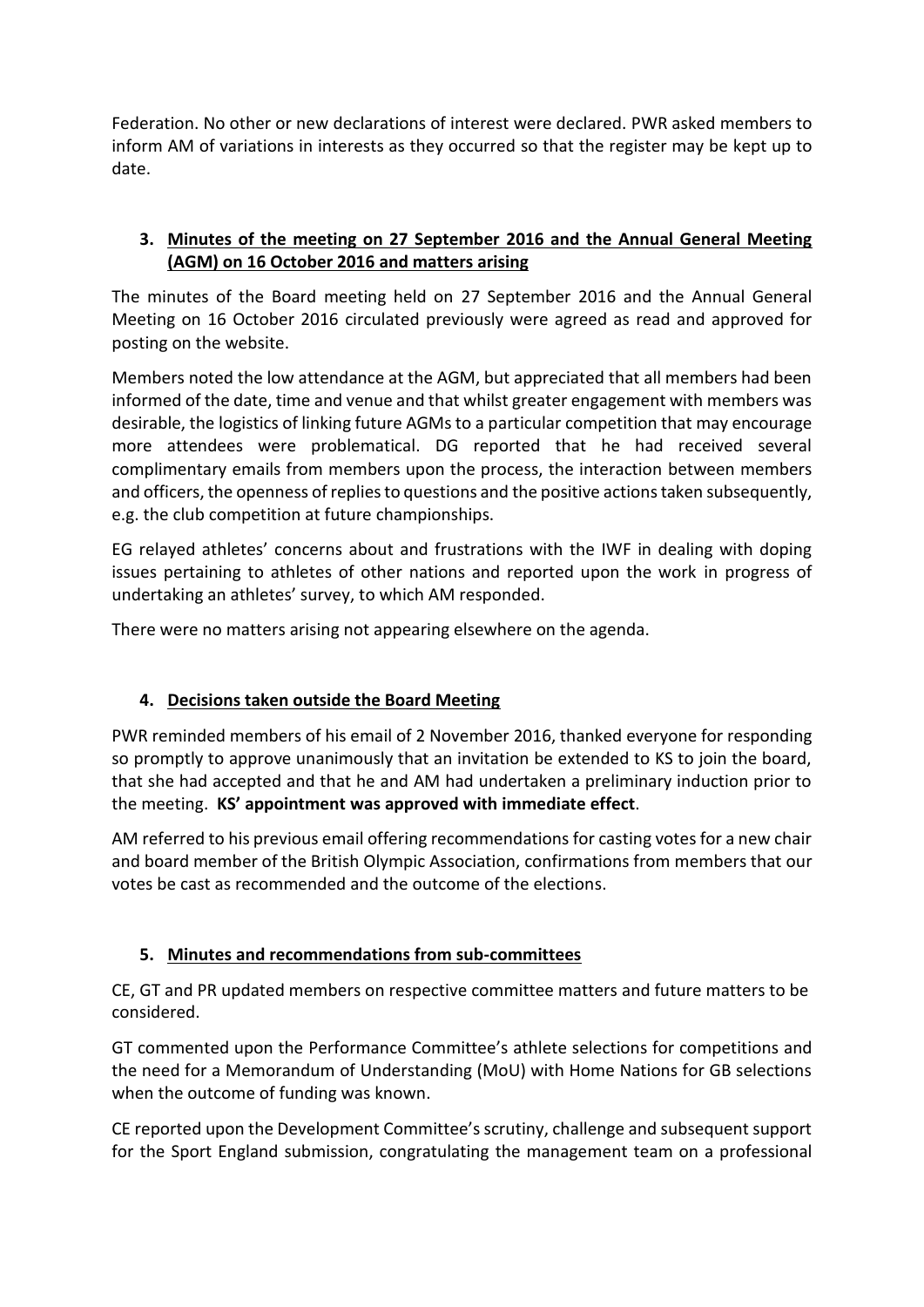submission and the ongoing work in developing a communications strategy to be presented to the March 2017 meeting.

PR reported upon the Finance and General Purposes Committee's forthcoming considerations upon forward budgets and the work in progress of a policy to mitigate cyber risks.

## **6. Performance and UK Sport update**

In the absence of TY, AM spoke to his PowerPoint presentation. Members were updated on athletes' performances at the World Youth Championships, the Commonwealth Championships and the World Universities Championships; the final Tokyo strategy and budget submitted to and accepted provisionally by UK Sport, the outcome of which would be known on 9 December (postscript: UK Sport informed BWL that notwithstanding the quality of our submission, funding was no longer available to sports deemed to be in tiers 4 (like BWL) and 5, that para powerlifting would receive funding through EIS and that we had the rights to represent to the UK Sport Board and/or appeal through Sports Resolutions early in 2017); further development of the England Talent Pathway; and the submission to Sport England re the Commonwealth Games 2018.

AM responded to several questions from members around individual performances, safeguarding matters internationally, possible considerations and medal potentials in the Commonwealth Games.

## **7. Sport Development, Coach Education and Sport England Review**

AM summarised weightlifting's latest APS figures released the previous day confirmed as satisfactory by Sport England and our final submission to Sport England for the 2017/21 cycle, the outcome of which would be known on 15 December (postscript: our bid was well received, earning the highest percentage increase of all NGBs to £2.2m (from £1.0m for 2013/17) for core funding, with additional monies to be awarded in 2017 for talent pathway development and the Commonwealth Games).

DG then updated the board on developments in the sport pertaining to championships, licensing; RDOs; partnerships; sponsorise; relations with home nations and regions; and safeguarding, particularly the statement to be posted on the website, at which point PWR widened discussions to consider risks pertaining to any allegations as to historic or current abuse and our state of readiness to deal with any allegations. There was much discussion about the prior availability of the statement, the need to be proactive and have an appropriate communications strategy in place. AM stressed that the statement did not constitute a change in policy, informed members on deployment of the case management teams and independent determinations of complaints generally to mitigate particular perceptions or potential concerns that investigations may be considered too internal. Posting of the statement was deferred for further consideration, but the appropriate timing was delegated to the Executive.

EG left the meeting.

### **8. Finance Matters and Update**

MM referred to the papers circulated previously and the summary slides in the PowerPoint upon the presentation of financial performance to the end of October 2016. Members noted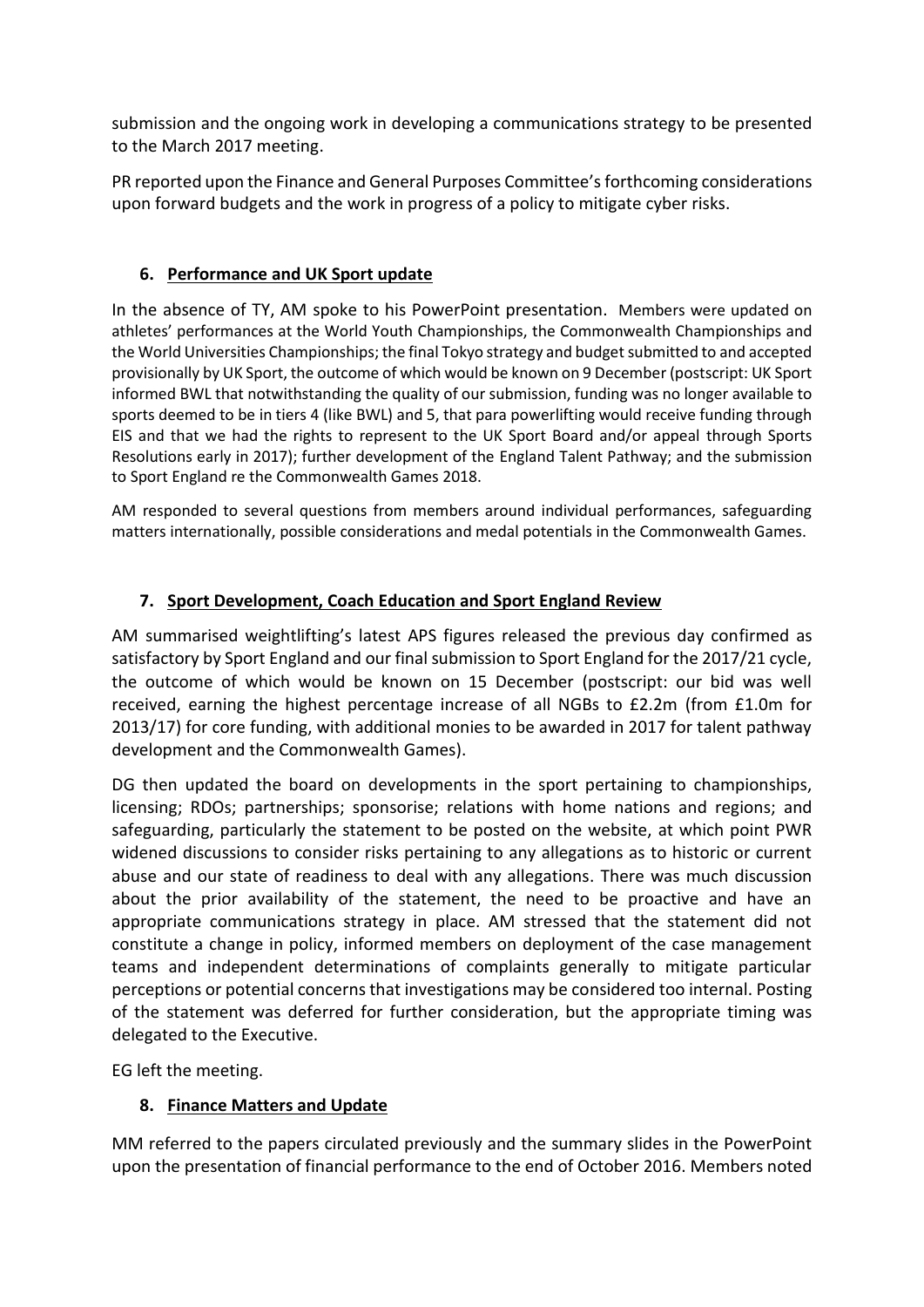the small surplus for the month, but concerns were voiced pertaining to adverse variances in key areas. The revised forecasted outcome for the full year and satisfactory cash flow were noted. PWR reiterated on behalf of the board the need for budget holders to be accountable for their areas of responsibility.

DG left the meeting.

## **9. Risk register**

PR referred members to his update under agenda item 3 above, the risk register circulated previously and invited comments. Members' questioned ratings pertaining to safeguarding, following which **the updated risk register was approved.**

### **10. CEO's update**

AM's comprehensive report circulated previously for information only was noted.

AM shared with members preliminary designs on new BWL branding and received a number of comments and observations.

PWR referred to the complaints' log circulated previously and invited AM and DK to update members upon the withdrawal of the contentious matter by complainant A. AM also drew members' attention to complainant B referring to a third party a complaint last dealt with in October 2015. Members noted with concern recent complaints about incidents at competitions organised by Northern Weightlifting that are now subject to independent investigations.

MV and PR left the meeting.

### **11. Board matters**

### **11a. Changes to BWL Articles**

PWR referred to the paper and attendant appendix circulated previously updating members on discussions with legal advisors as to the changes necessary to the current Articles of Association pursuant to the mandatory governance code launched on 30 October 2016 and the desirability of general updating. Following discussion, **PWR and AM were authorised to refer draft variations to Gemma Sykes of UK Sport at the forthcoming meeting on 19 December 2016 and thereafter to continue to liaise with Emma Mason of Squire Patton Boggs and circulate a final draft of Articles to be recommended by the board for members' approval at an Extraordinary General Meeting on a date to be decided, but preferably by 31 March 2017.** (Postscript: the meeting with UK Sport was postponed due to illness until 5 January 2017.)

### **11b. UK Sport/Sport England off-line self-assurance Governance Audit**

AM referred to the papers circulated previously pertaining to the offline self-assurance documents submitted by 31 October 2016, PWR's review on behalf of the Board and the preference of PWR to apply a "reasonable" assessment, **which was ratified by the Board.** AM